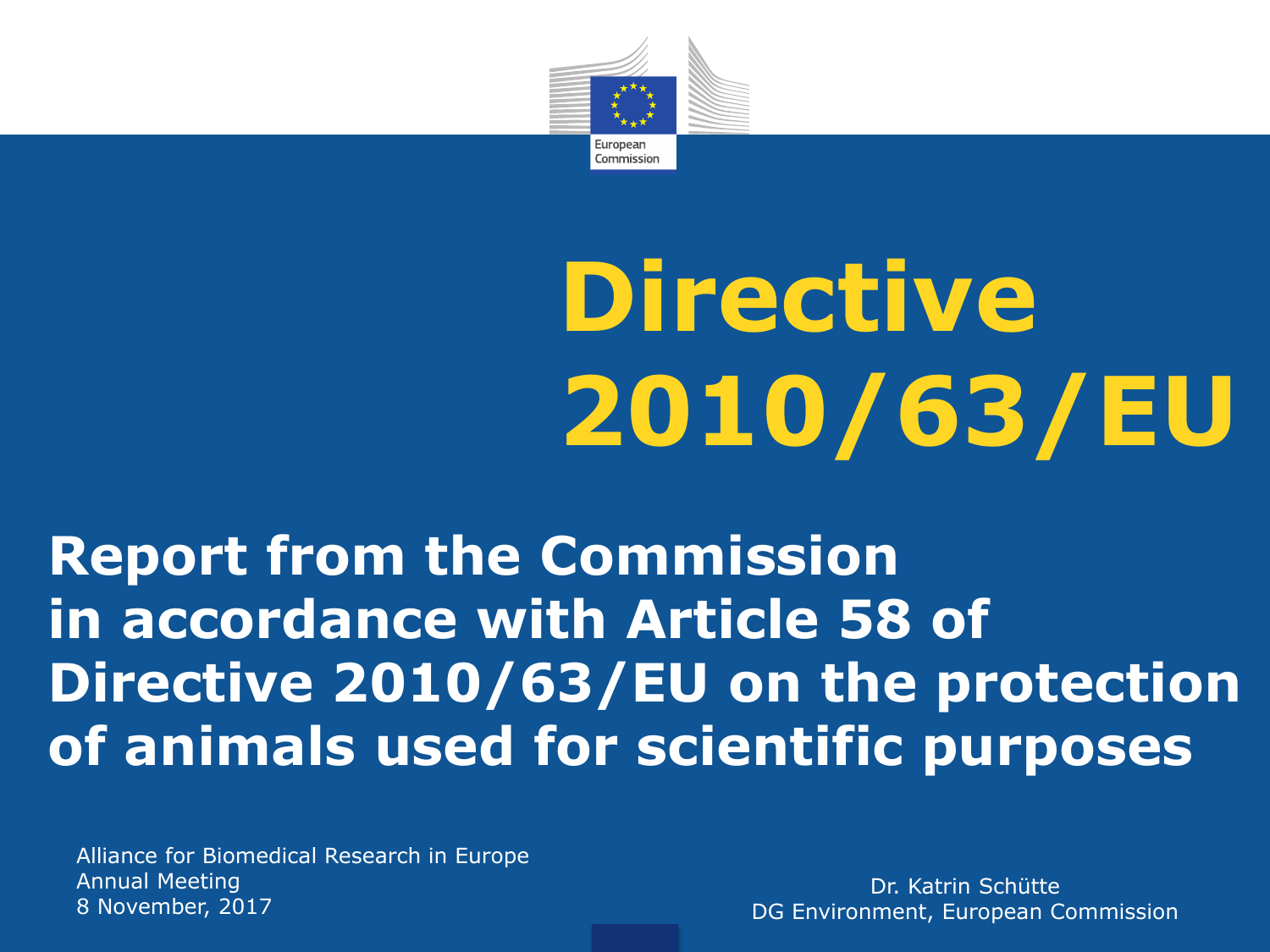





#### • *Article 58 – (extract)*

• *"The Commission shall review this Directive by 10 November 2017, taking into account advancements in the development of alternative methods not entailing the use of animals, in particular of non-human primates, and shall propose any amendments, where appropriate."*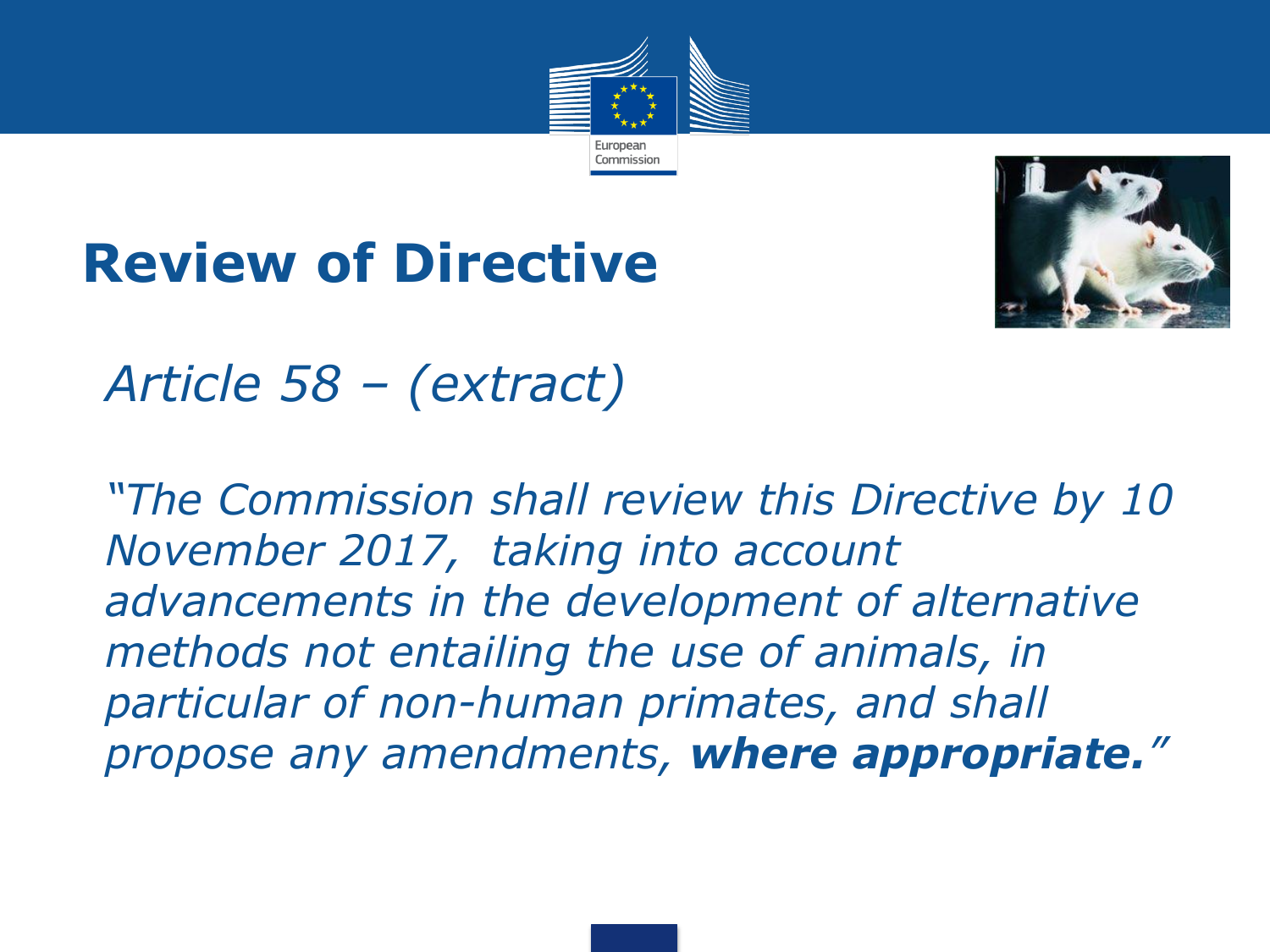

# **Article 58 review process**



- Information collection and analysis from Q2 2016 until end 2016
- Preliminary results and request for further information where necessary Q1 2017
- Public consultation on draft findings in March 2017
- Finalisation and Commission adoption by **10 November 2017**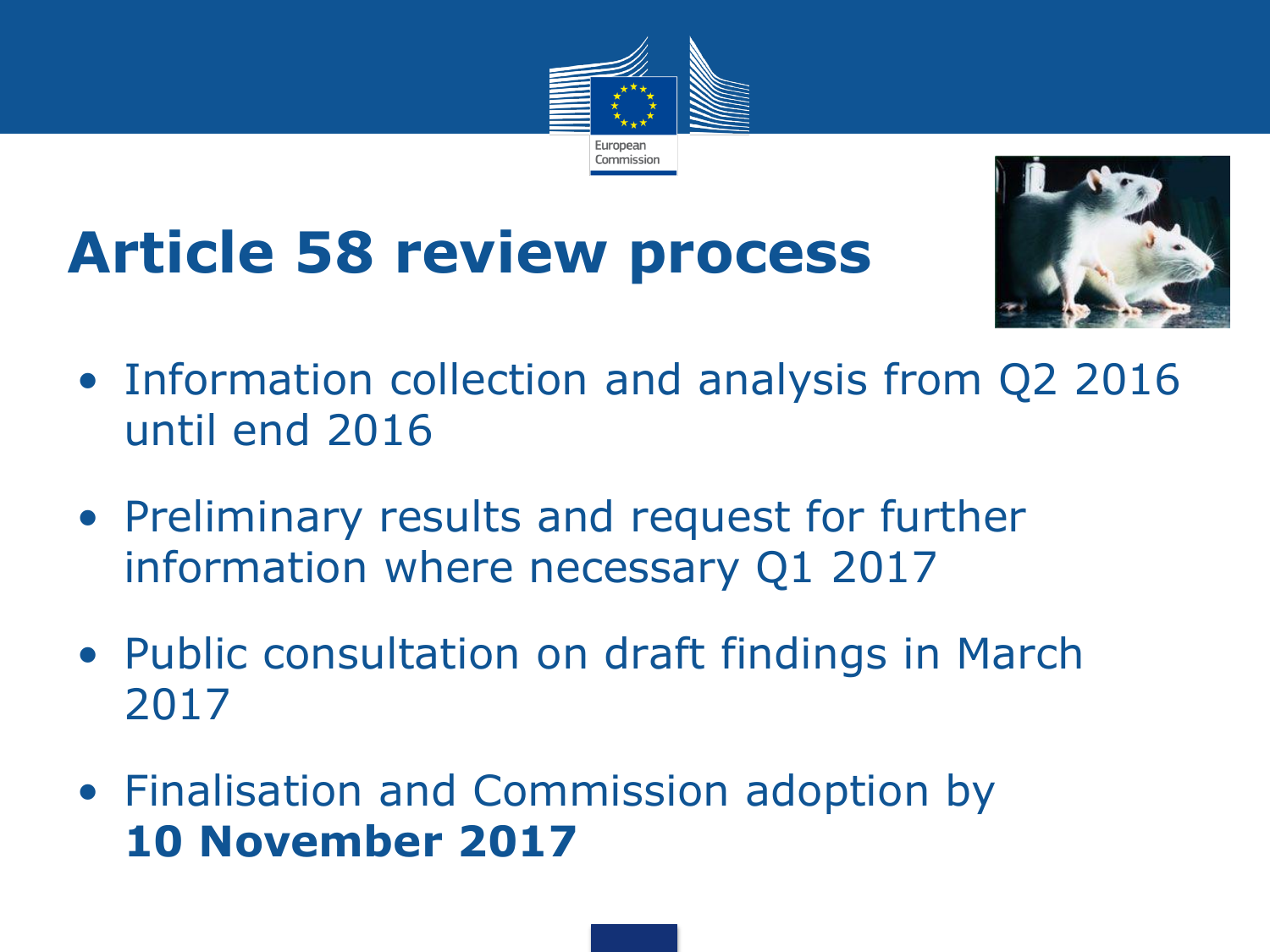

#### **Consultation process**



Targeted stakeholder consultations (May – Aug 2016):

- user community (breeders, suppliers & users) (900 responses)
- Member State authorities (28 responses)
- EU-level stakeholder organisations (52 responses)

Open consultation meeting in Brussels in March 2017.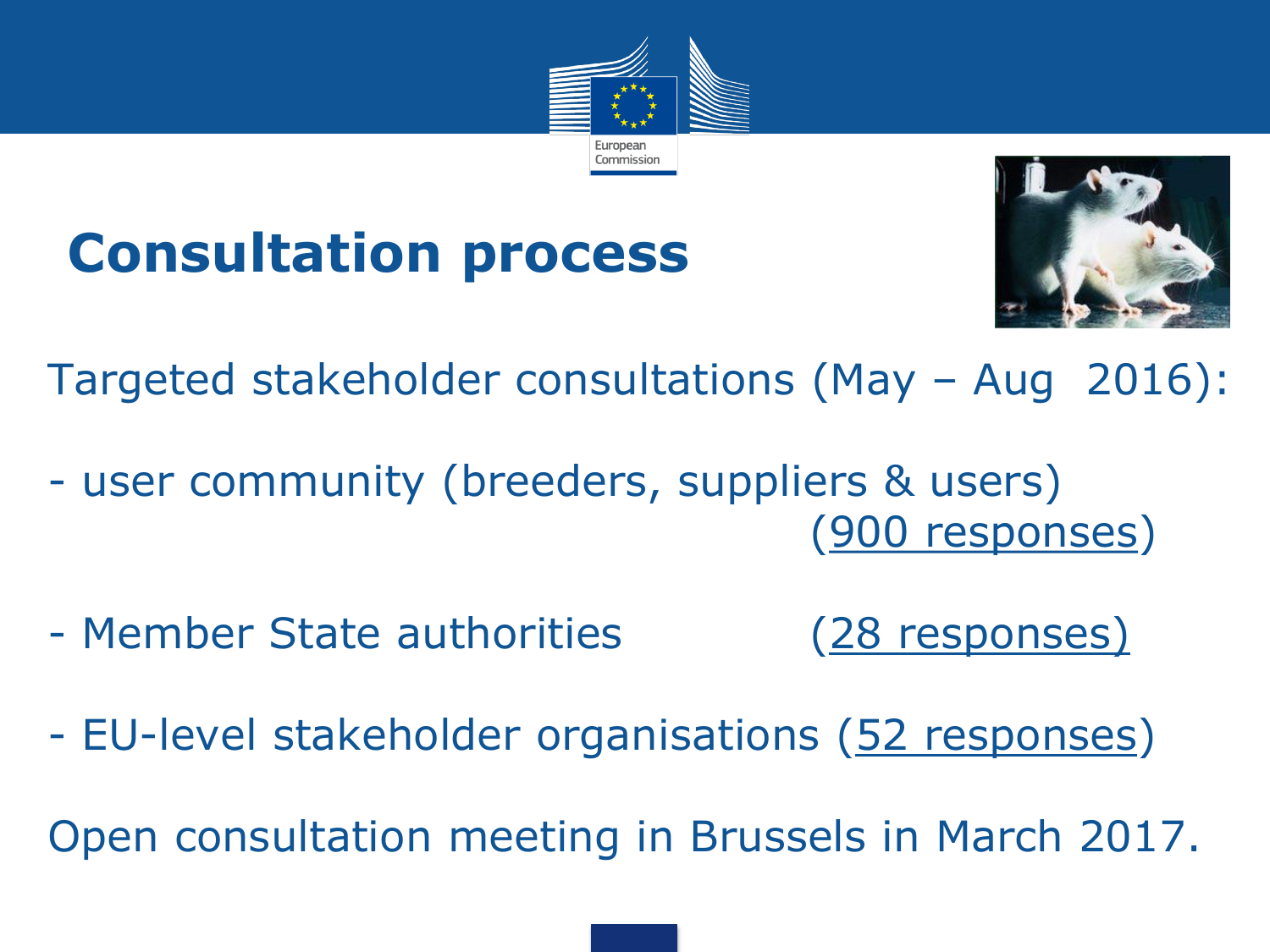# **Timing of Article 58 Review**



• Precedes MS implementation reports (due 2018)

European Commission

- Precedes EU Implementation report (due 2019)
- Commission conformity checks on-going
- Housing and care standards only from Jan 2017
- EU statistics by Nov 2019
- Transitional measures for existing authorisations until Jan 2018
- MSs and user community have limited experience of pros and cons of the Directive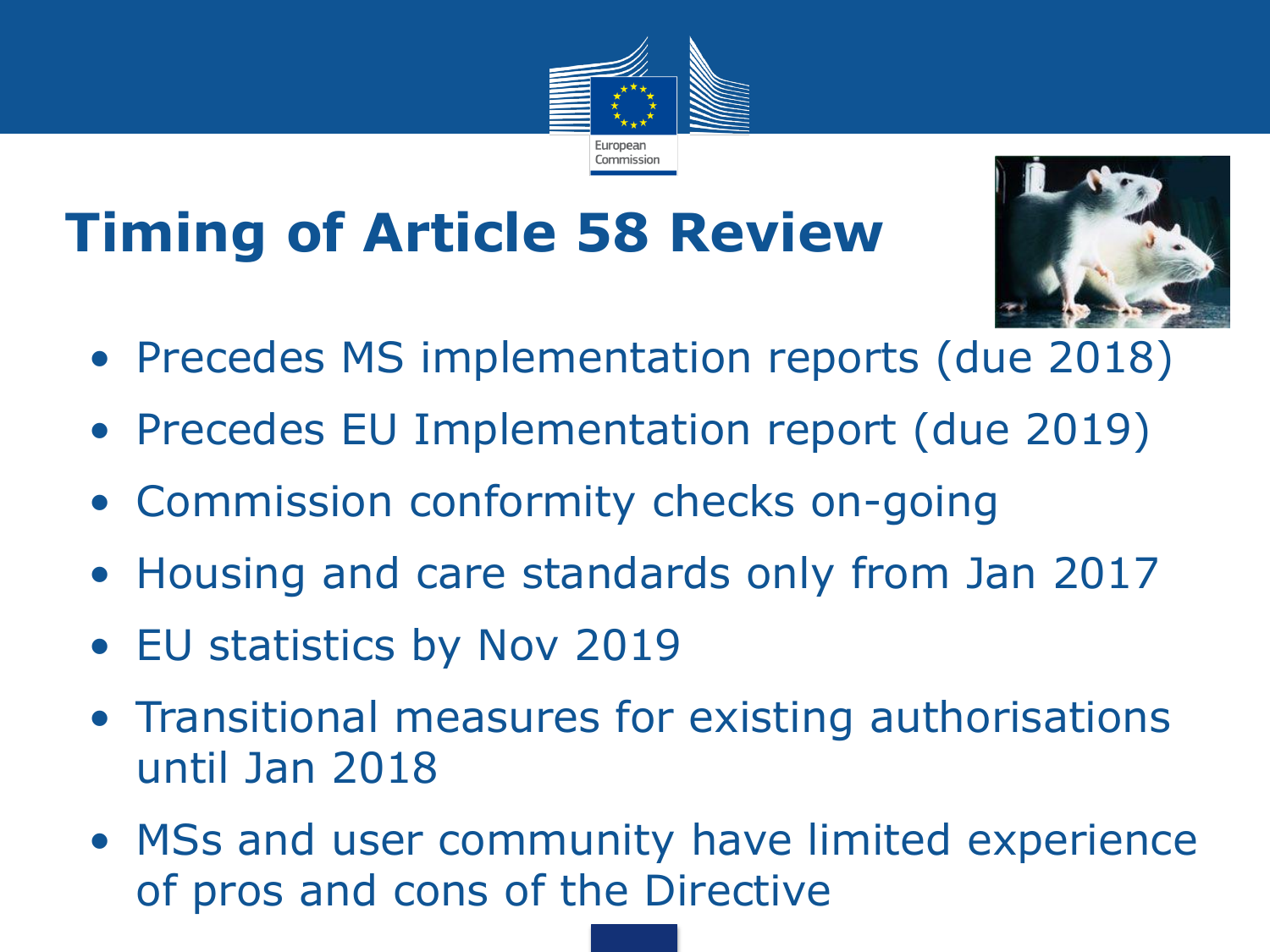

#### **Timing of Article 58 Review**



#### • **The review can only provide preliminary indications of progress, problem areas and good practice.**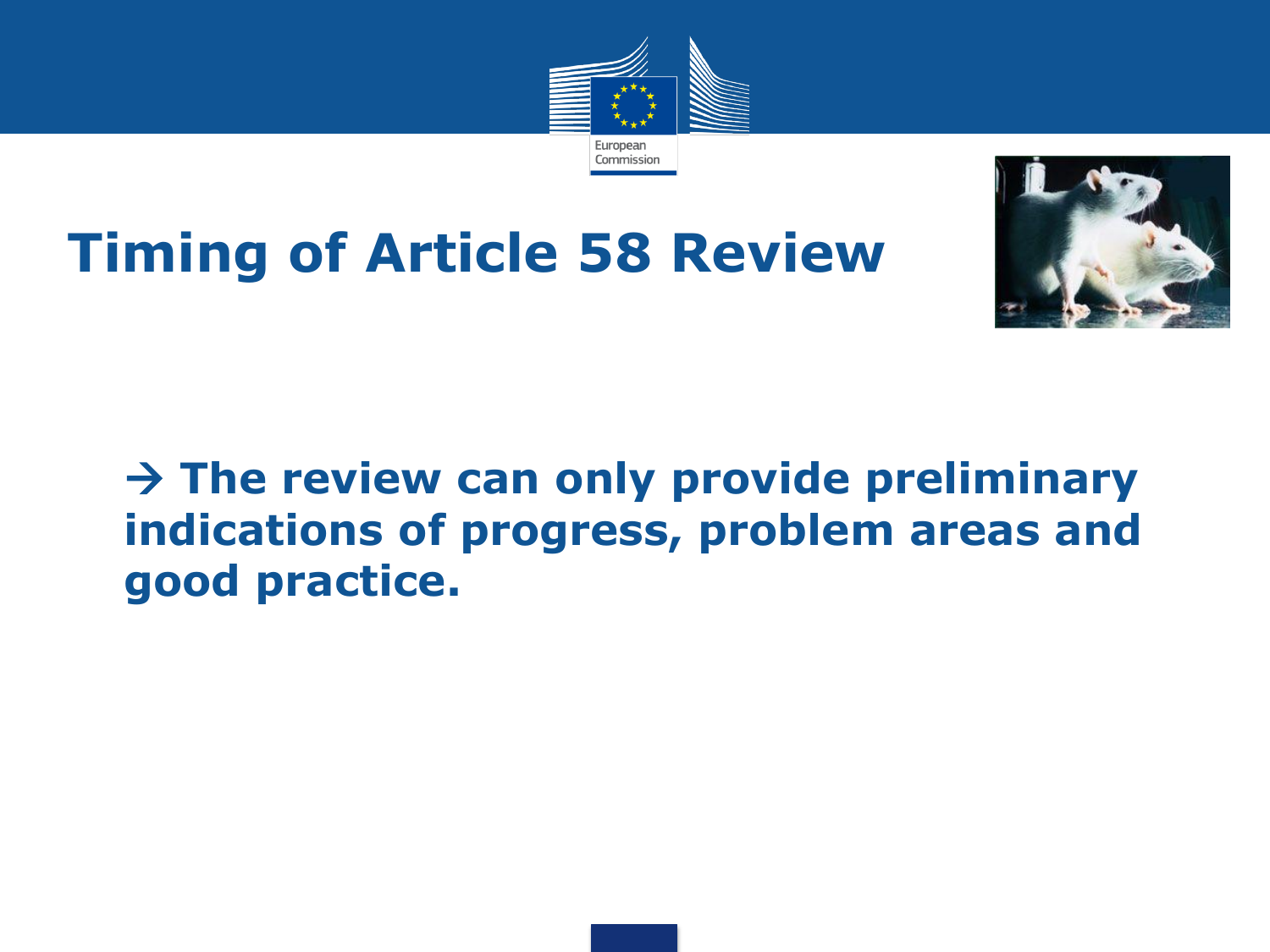

# **The focus of the review was**



• - to evaluate if the measures in the Directive are fit for purpose, based on early user and stakeholder feedback.

#### **... it was not intended to**

- *-* measure development or uptake of alternatives
- carry out a comprehensive evaluation of the DIR provisions due to lack of experience and data on implementation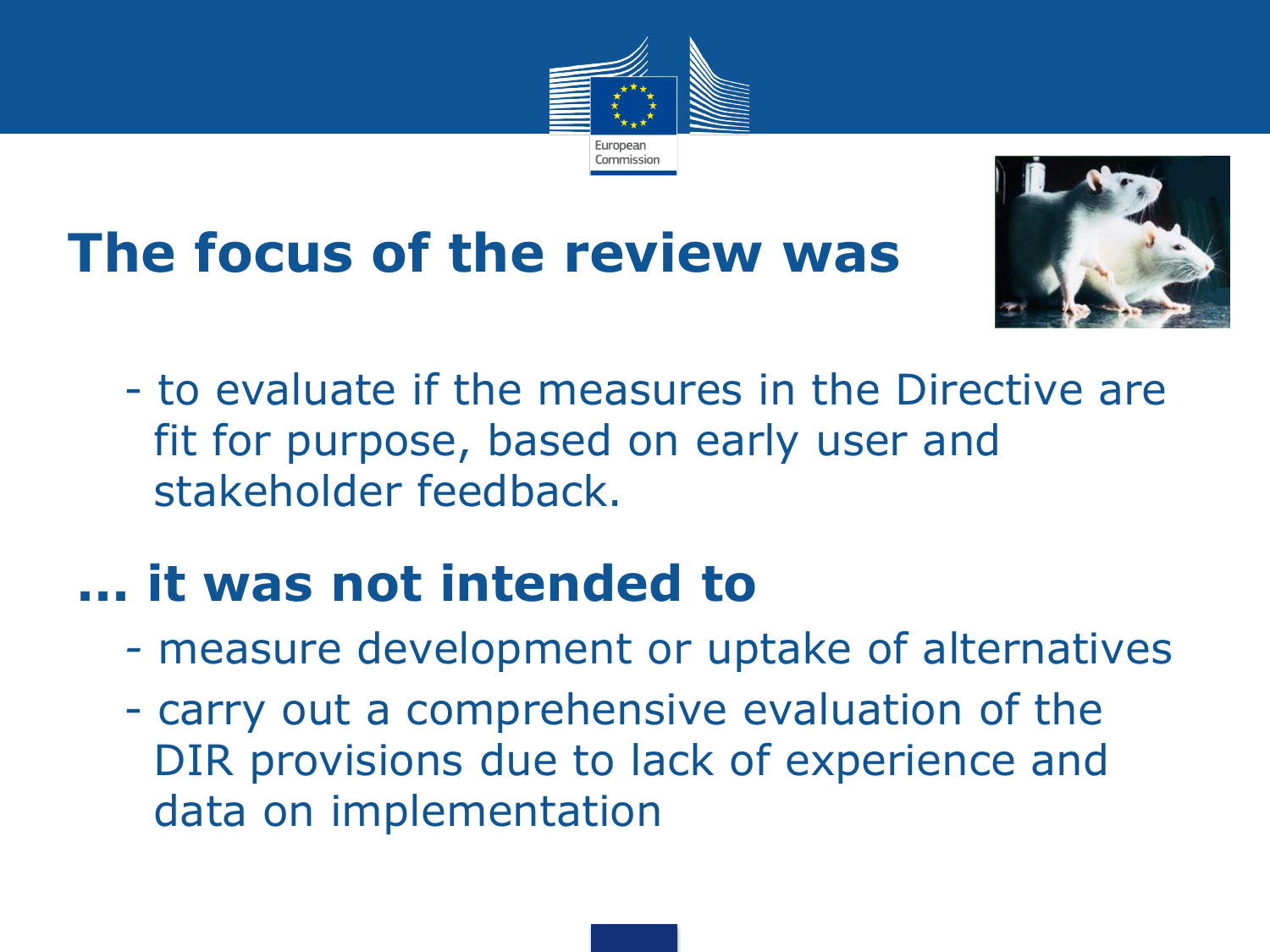

### **Review Report**



- Commission Review report covering main policy conclusions (publication imminent)
- Accompanied by Staff Working Document
	- $\triangleright$  More details on the findings
	- $\triangleright$  Recommendations to improve implementation – to be taken up as appropriate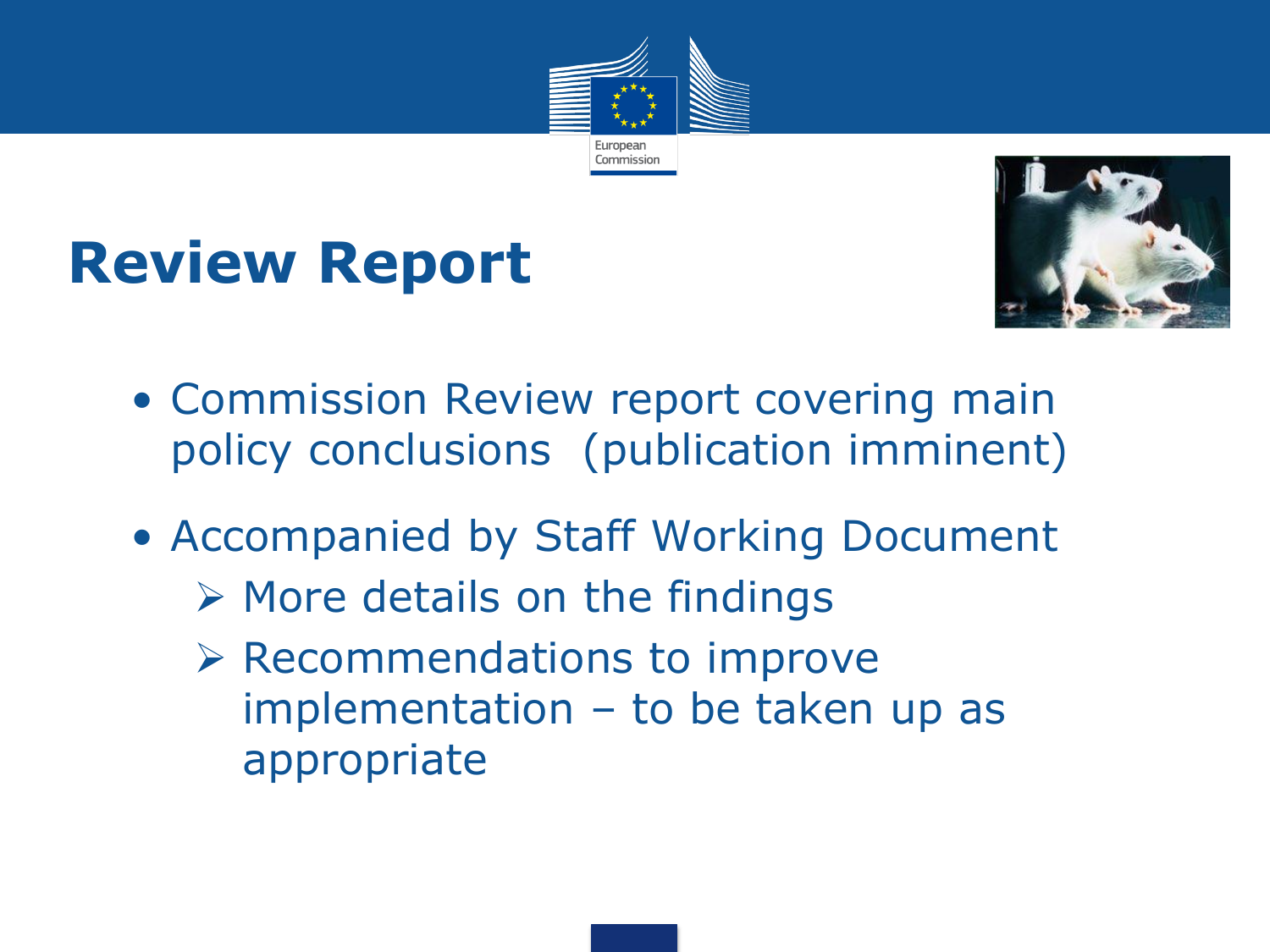

#### **Review conclusions**



**▶ Directive relevant and necessary for** 

- **a level playing field and**
- **achieving the animal welfare objectives**

 $\triangleright$  No amendments proposed at this stage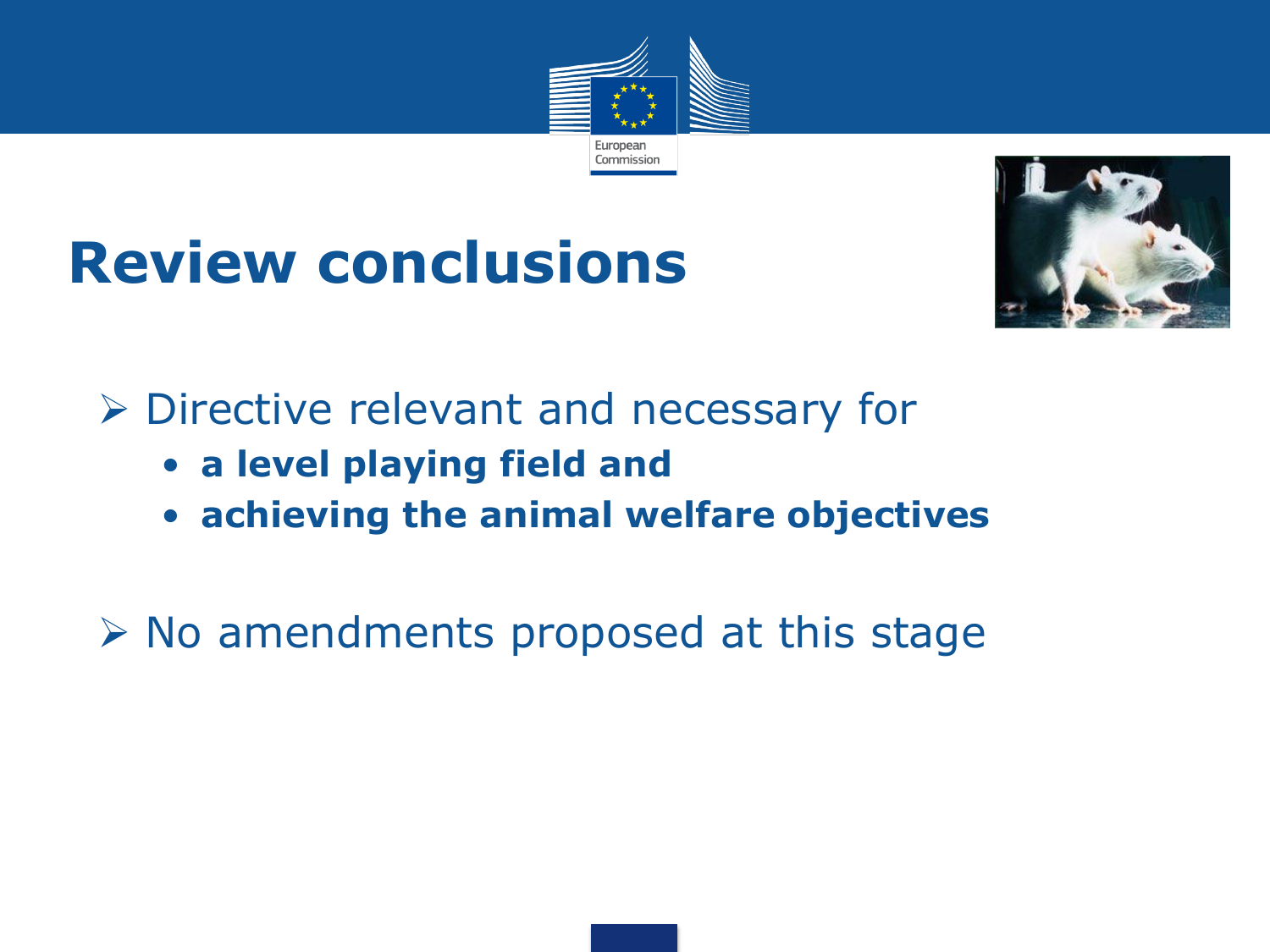

# **Directive starting to deliver**



- **Animal Welfare Bodies** help improving animal use and care practices
- **Standards raised** in care, accommodation & research practices
- Increased **Three Rs awareness**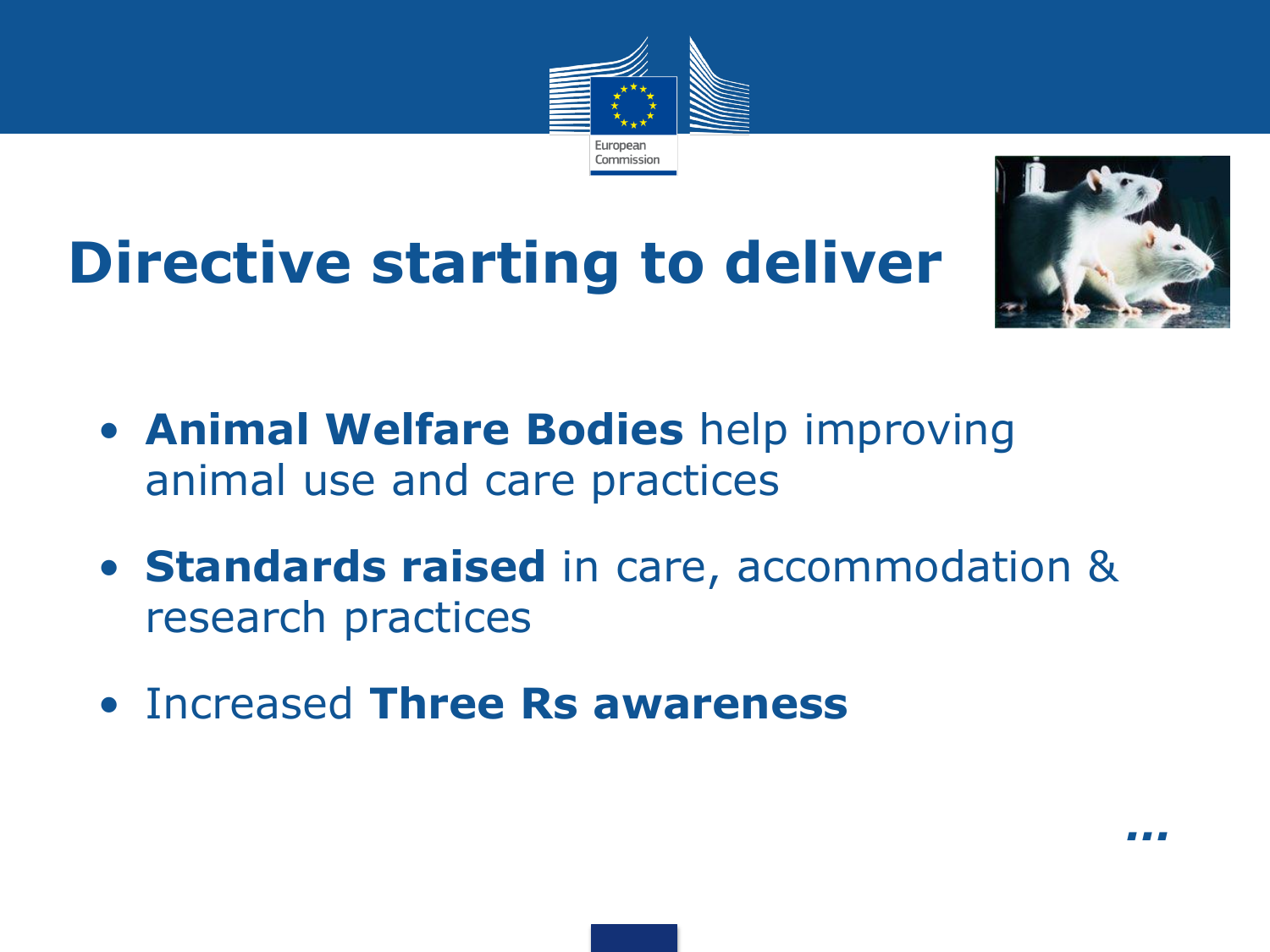

# **Directive starting to deliver**



- Promotion of **Culture of Care**
- Recognition of good **animal welfare = good science**
- Improved **transparency** (non-technical summaries, statistics) - work in progress due to early timing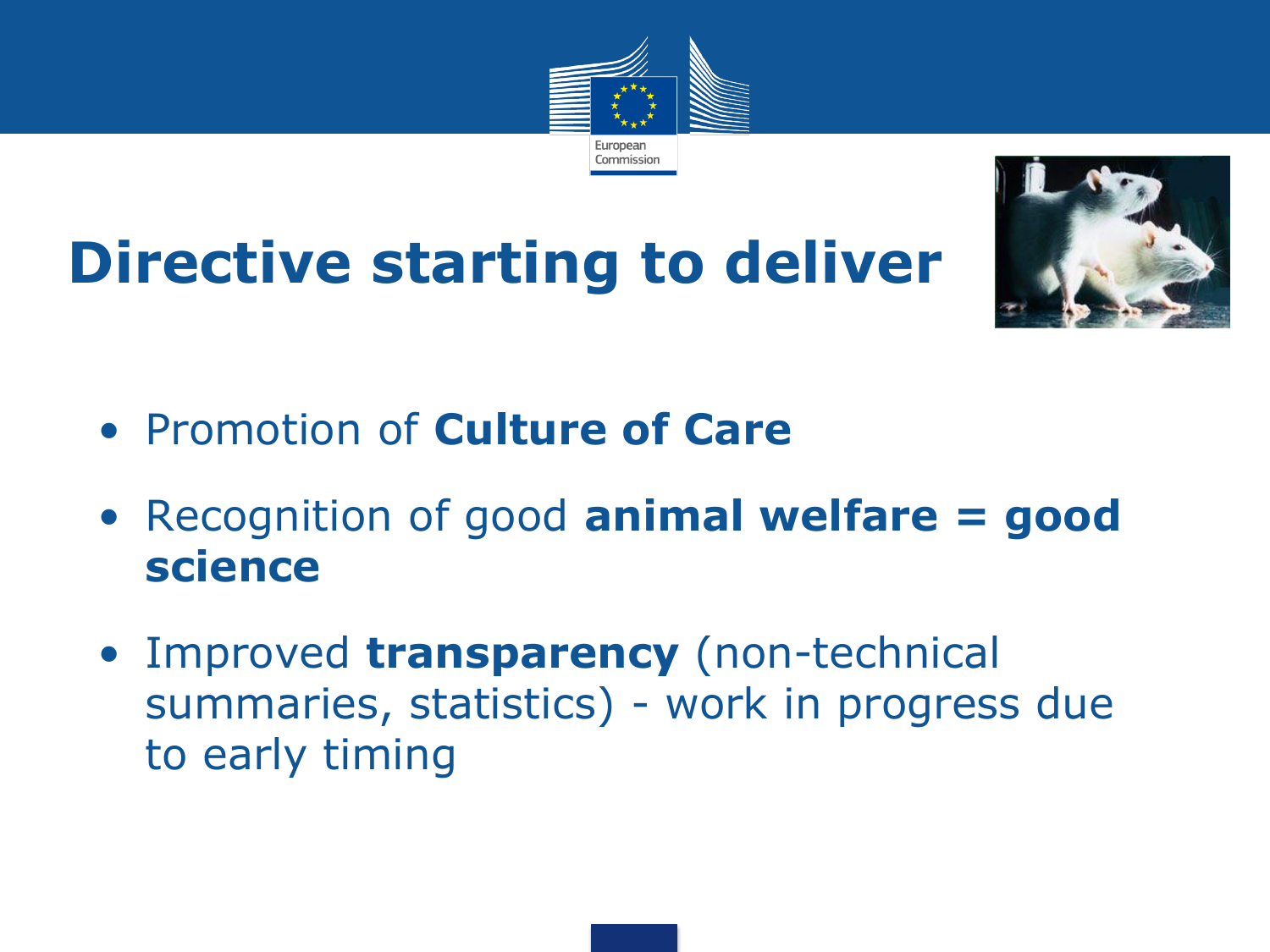

# **More attention needed**



- **Efficiency** and **consistency** of project **evaluation** and **authorisation**
- **National Committees** not yet fully established and operational in all MS
- **Access** to and **quality** of **information** on animals use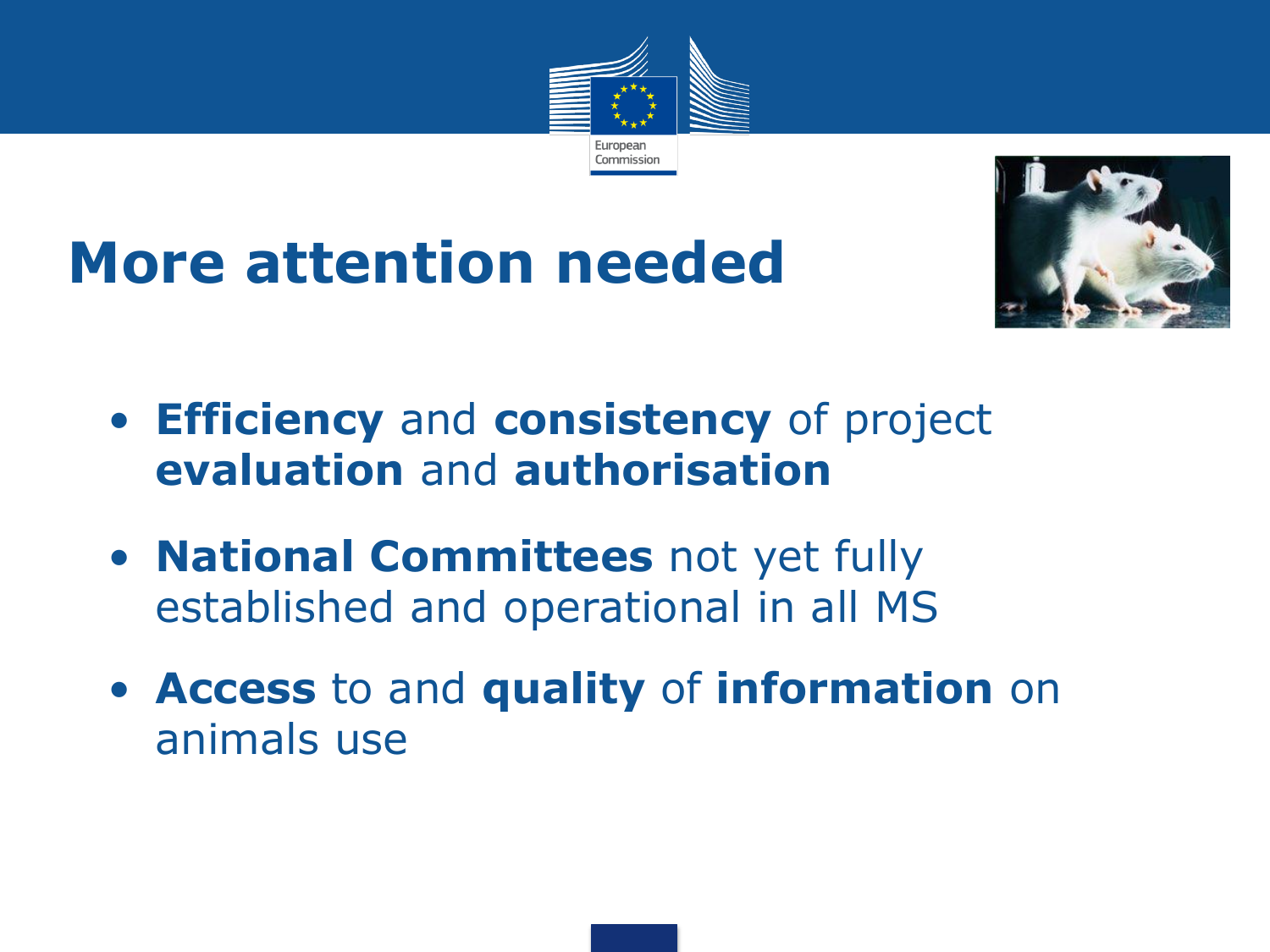#### **Project Evaluation/Authorisation**



- **Some MS had processes in place, new for others**
- Different operational structures national CA vs regional committees vs bodies in user establishments

European Commission

- $\rightarrow$  Impartiality Proportionality Consistency
- **Role of National Committees in ensuring consistency**
- Claimed delays in authorisation decisions beyond 40 / 55 day deadlines
- **Requirements for project application going beyond** necessary for harm-benefit assessment
- Simplified procedure not applied well yet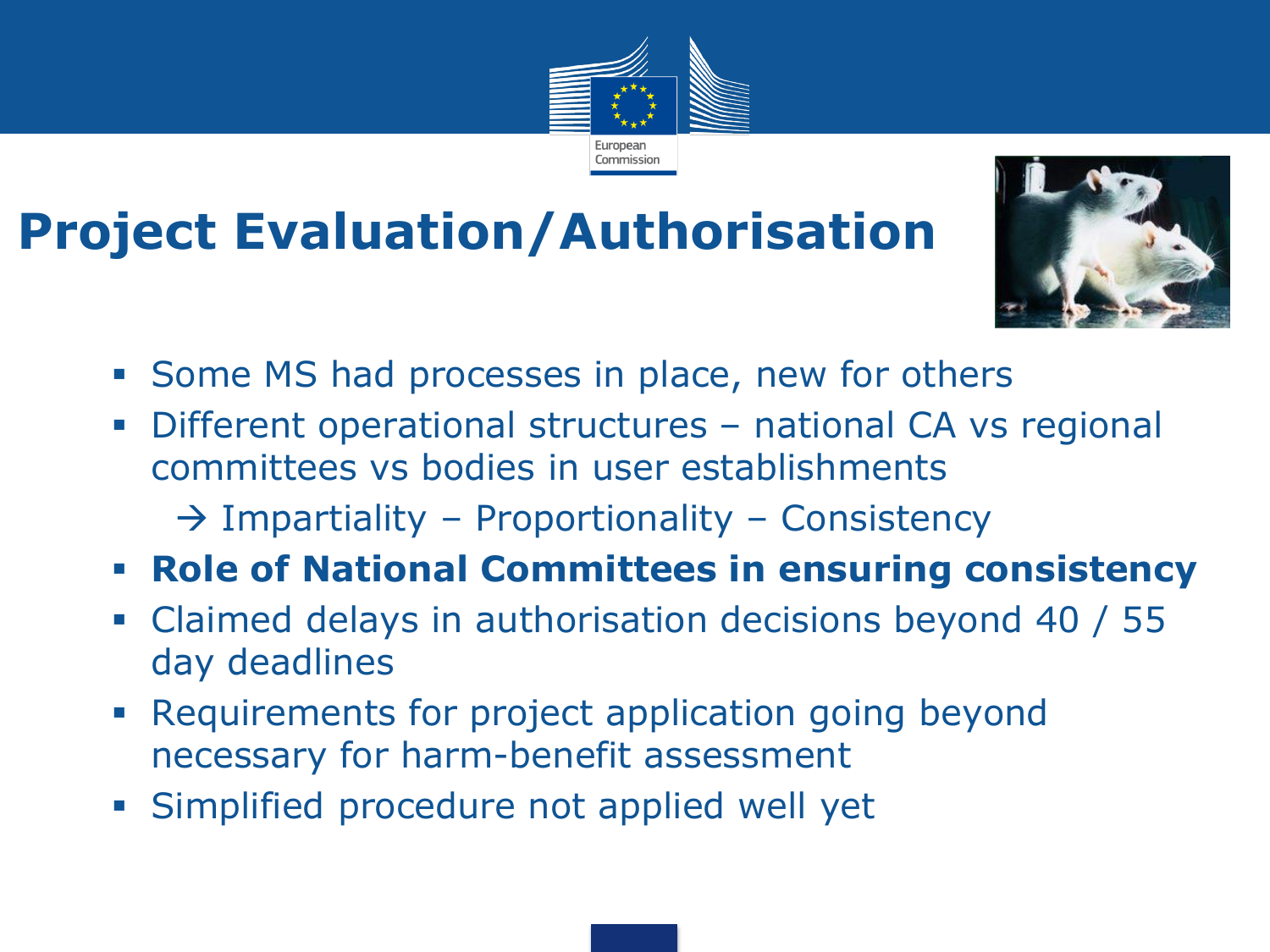

## **Alternatives and the use of non-human primates**



Review informed by

- Additional survey among organisations with focus on **alternatives** (esp. basic/applied research and education/training)
- EURL ECVAM reports
- Updated scientific opinion on **non-human primate use** and alternatives by SCHEER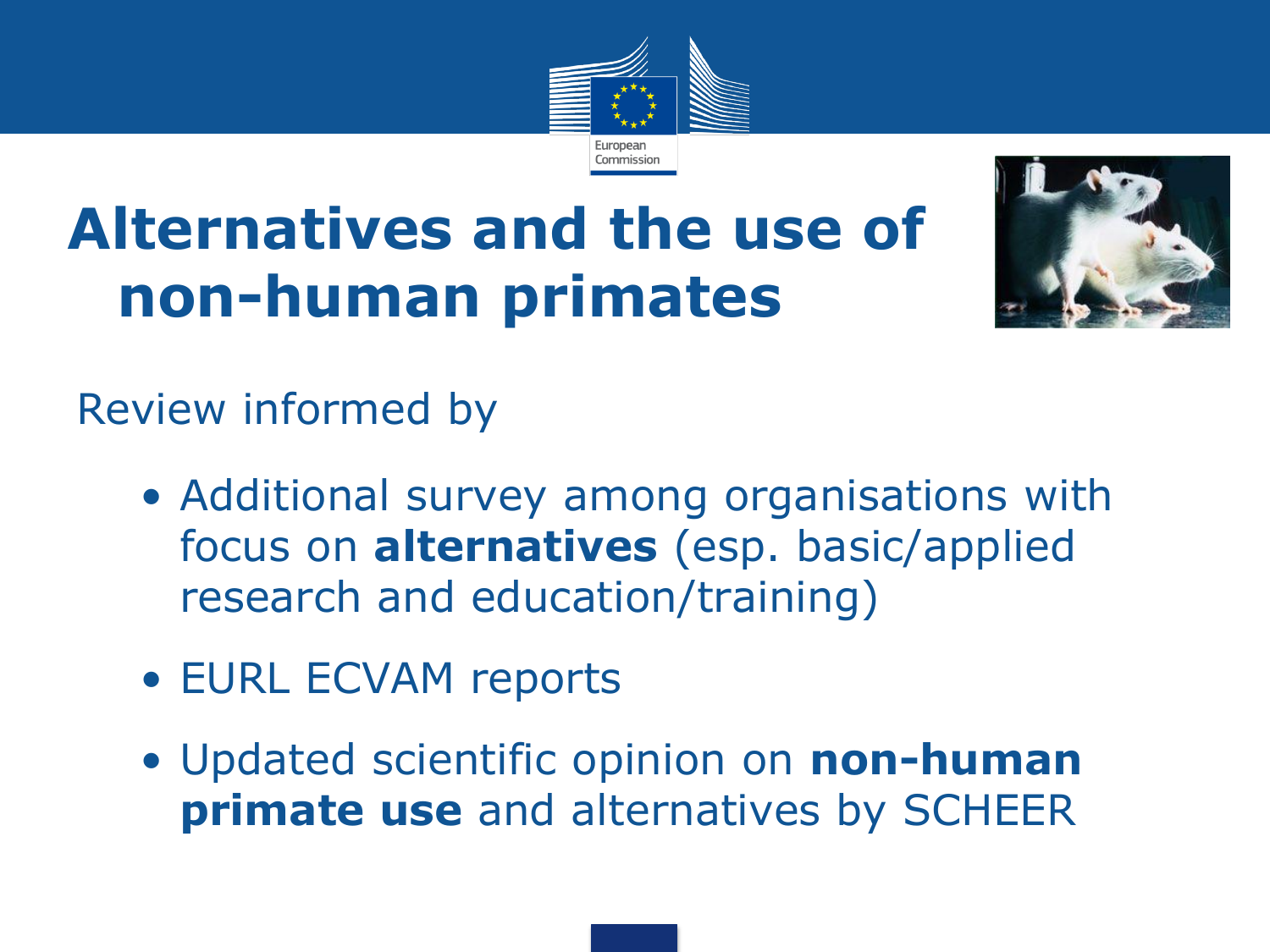

### **Development of new alternatives**



New resources, however, at an early stage:

- Enlarged remit for EURL ECVAM to cover basic and applied research
- **EU-NETVAL**: MS appointed labs for validation
- **PARERE** network accelerating regulatory uptake
- Increasing voluntary MS activities and funding to promote alternatives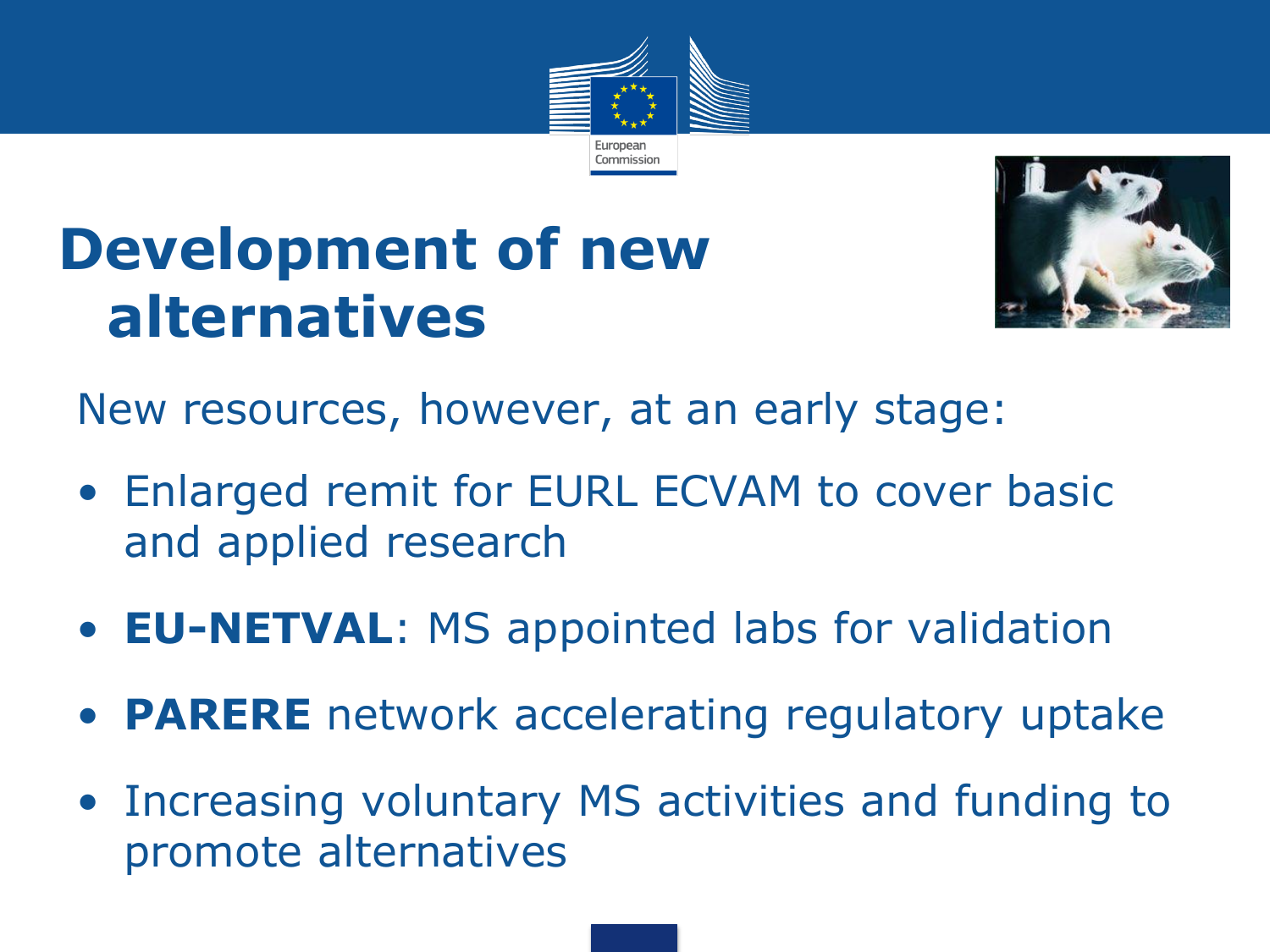

# **Update to SCHEER opinion**



- The areas of research and testing in which nonhuman primates **continue to be used today**
- The available **possibilities to replace** their use now and in the foreseeable future
- The opportunities for **the reduction and refinement** of their use in areas where no replacement can be foreseen in medium or long term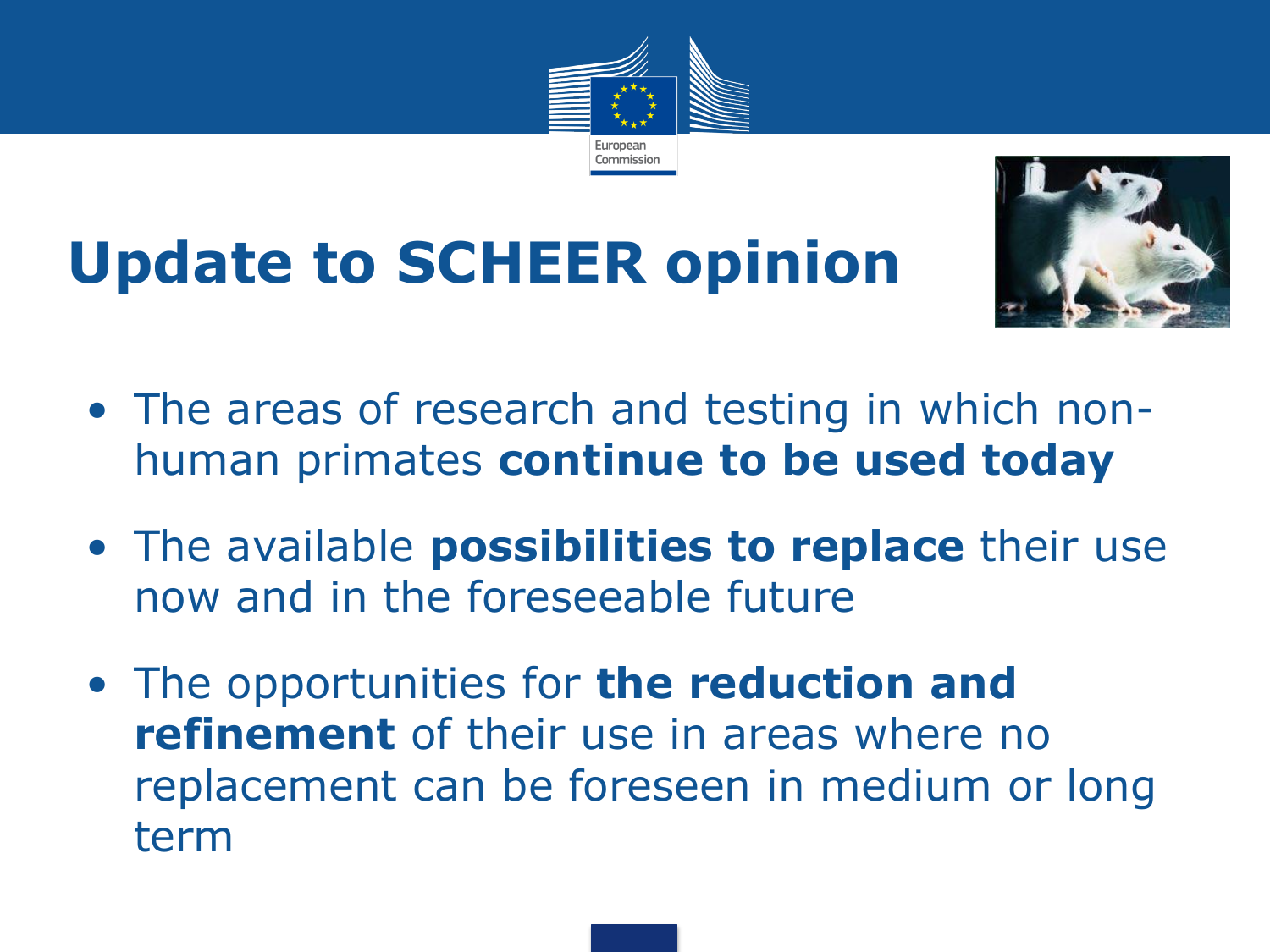

### **Conclusions for non-human primates**



• No phasing-out timetable for the use of nonhuman primates proposed

• Regular updates to the SCHEER opinion to monitor progress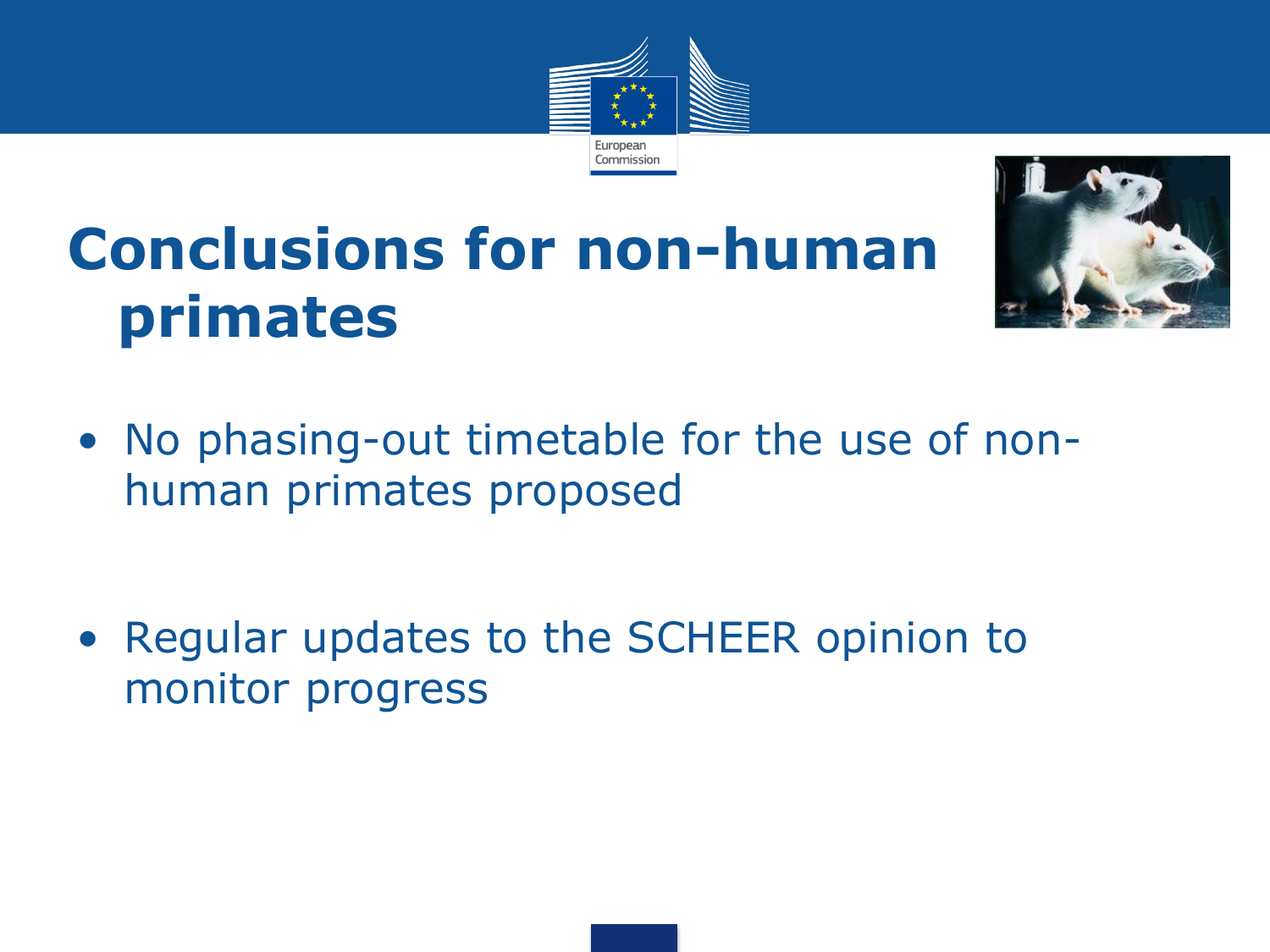





#### • Majority of non-human primate species (in EU) already F2/F2+

- For main species (C.macaques) global supply of F2/F2+ animals already supersedes EU demand
- Annex II deadline of Nov 2022 maintained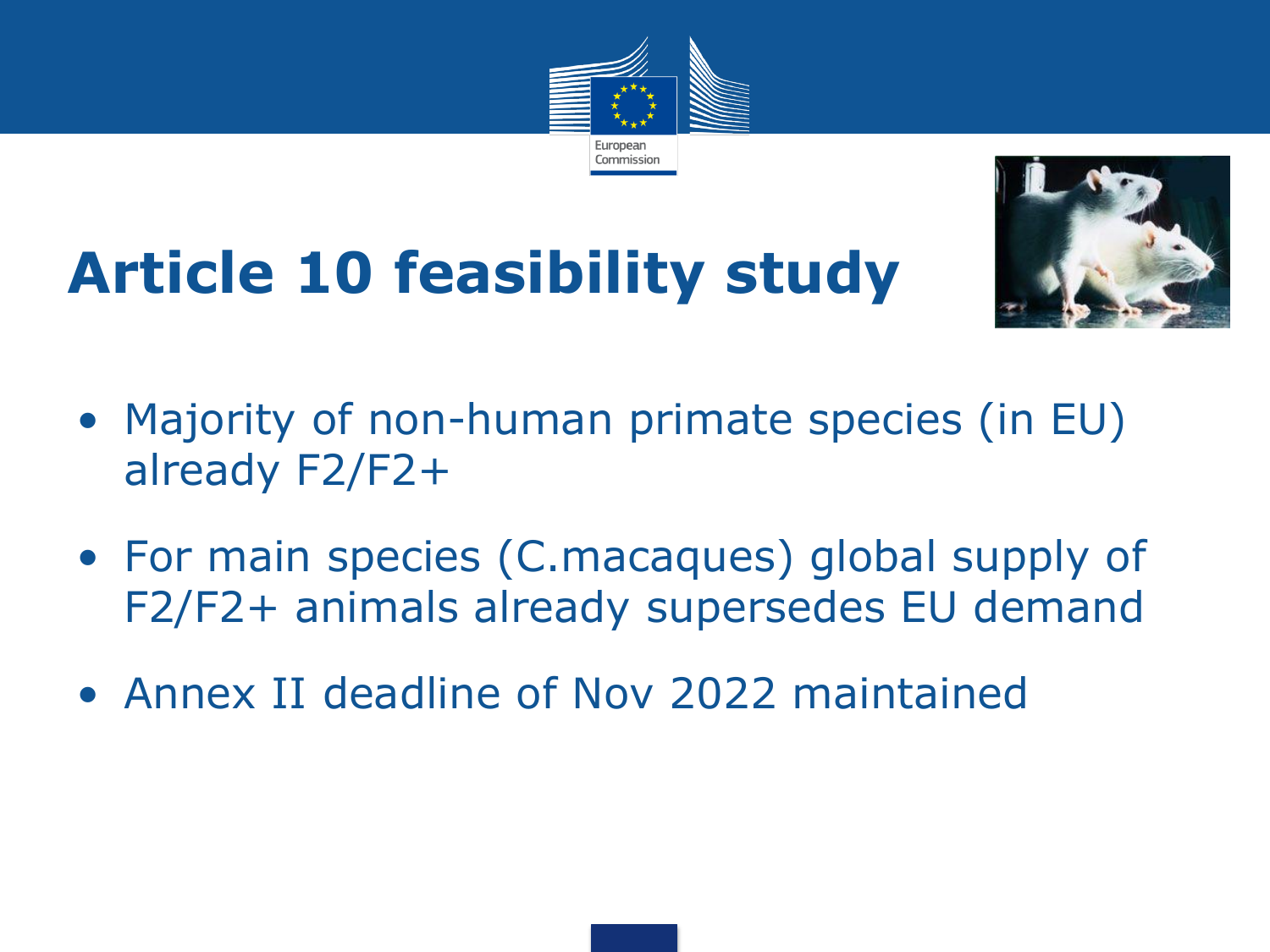

#### **Minor amendments to be considered**



 **Reporting categories** in Commission Implementing Decision 2012/707/EU to require systematic reporting of the generation of non-human primates used, including when acquired from self-sustaining colonies.

#### *Once sufficient scientific evidence available:*

- **Annex III** (care & accommodation) to incorporate standards for cephalopods and to provide more details for some groups of species.
- **Annex IV** to add appropriate killing methods for cephalopods, and to align all methods with latest scientific knowledge.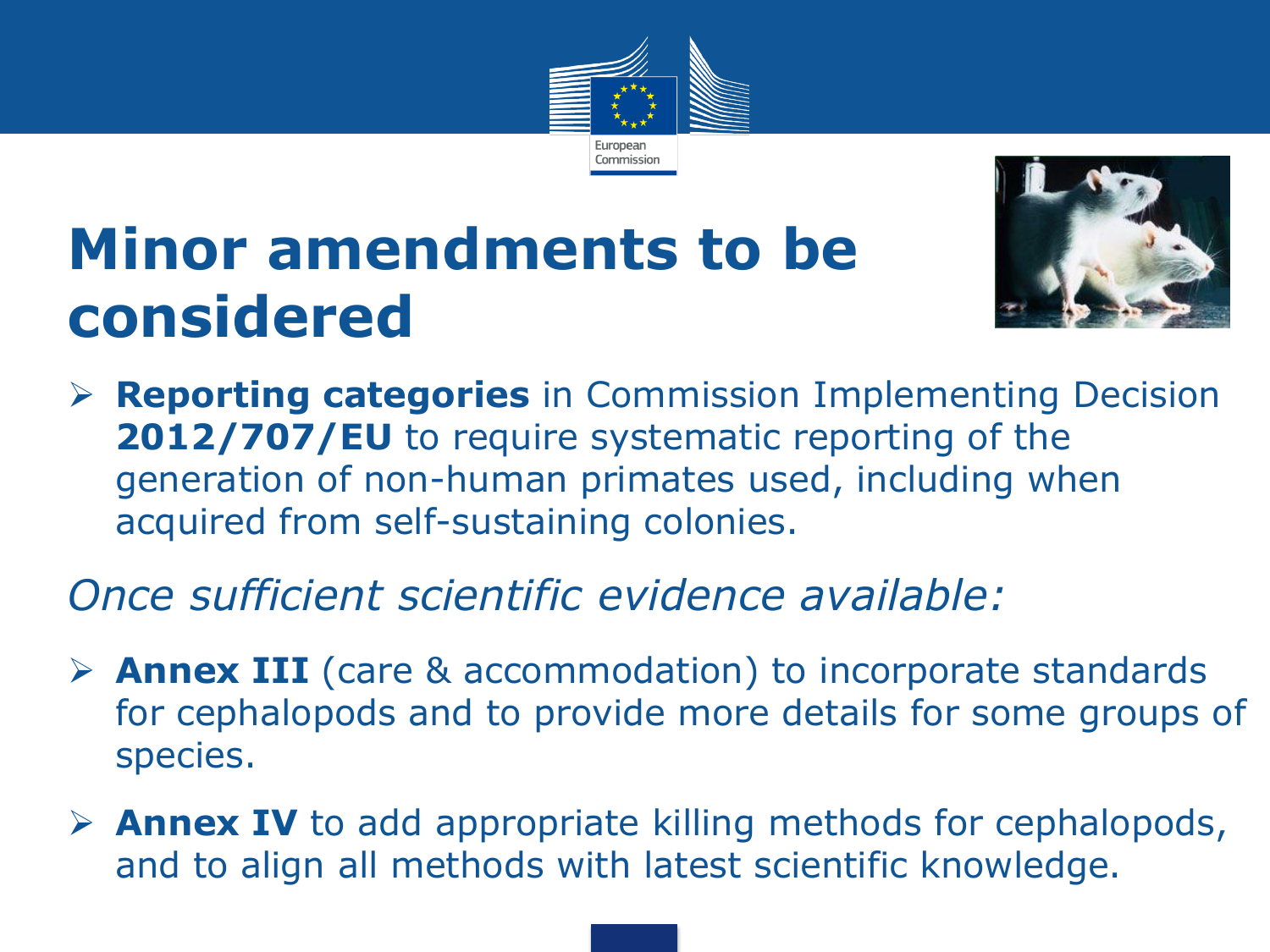

#### **Conclusions**



- Communicate issues
- Collaborate to help find solutions at EU level
- Engage with MS CA for any issues
- Check Staff Working Document recommendations